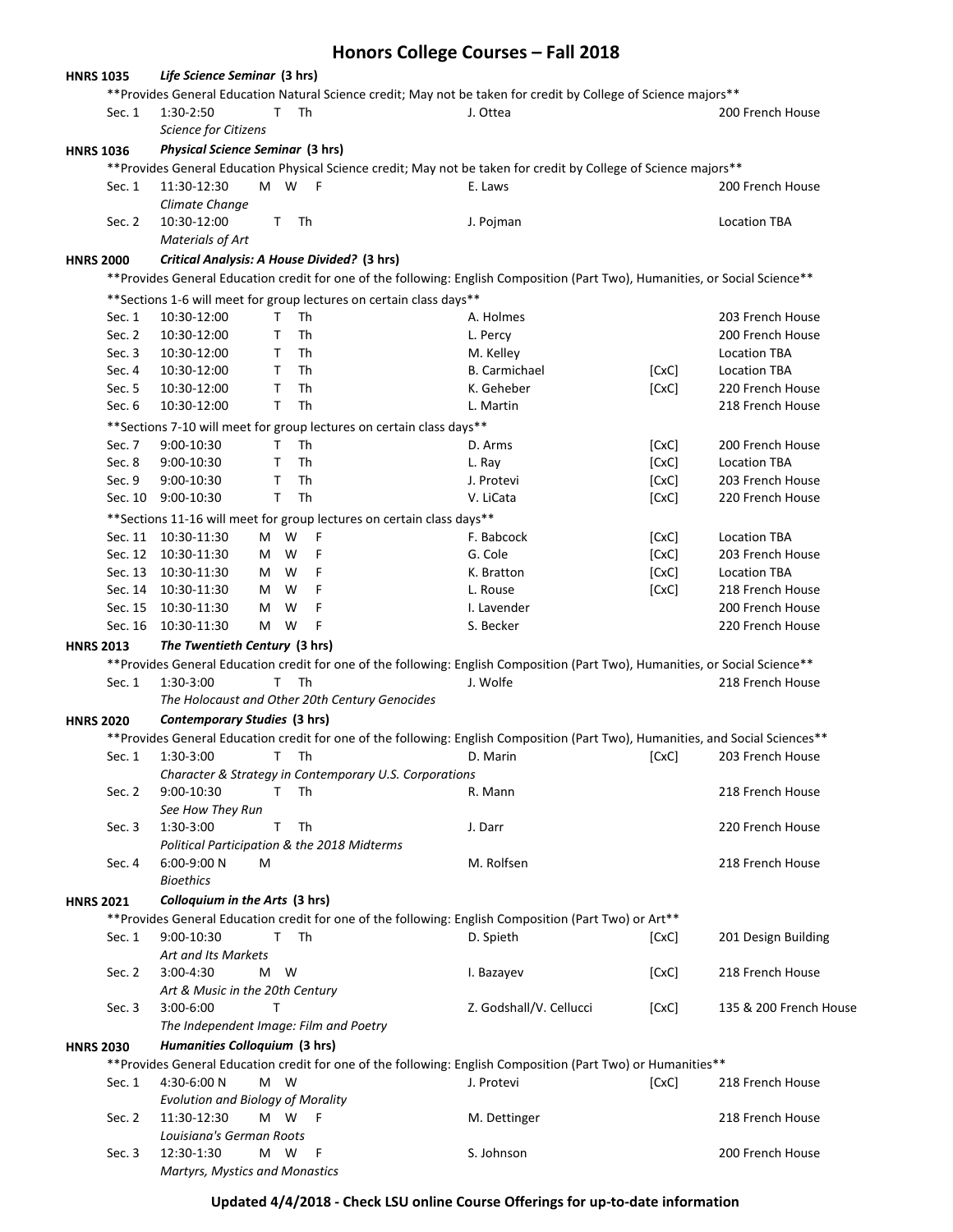| <b>HNRS 2033</b>           | Social Sciences Colloquium (3 hrs)                                                                                |            |                                         |       |                       |
|----------------------------|-------------------------------------------------------------------------------------------------------------------|------------|-----------------------------------------|-------|-----------------------|
|                            | ** Provides General Education credit for one of the following: English Composition (Part Two) or Social Science** |            |                                         |       |                       |
| Sec. 1                     | W<br>9:30-10:30<br>M<br>F                                                                                         |            | L. Tuttle/J. Earle                      | [CxC] | 135 French House      |
|                            | Reacting to the Past                                                                                              |            |                                         |       |                       |
| <b>HNRS 3000</b>           | Research Methodologies (3 hrs)                                                                                    |            |                                         |       |                       |
|                            | ** Required for third-year Psychology majors pursuing Upper Division Honors**                                     |            |                                         |       |                       |
| Sec. 1                     | 10:30-12:00<br>T.<br>Th                                                                                           |            | J. McDonald                             | [CxC] | <b>Location TBA</b>   |
| <b>HNRS 3025</b>           | American Studies (3 hrs)                                                                                          |            |                                         |       |                       |
| Sec. 1                     | $3:00-4:30$<br>T.<br>Th                                                                                           |            | F. Babcock/C. Willson                   |       | 218 French House      |
|                            | Future Coast: The Emergence of Long-term Coastal Planning in Louisiana Since Hurricane Katrina                    |            |                                         |       |                       |
|                            | ** Available to junior and senior LASAL Scholars or by permission of the instructor **                            |            |                                         |       |                       |
|                            |                                                                                                                   |            | Departmental Honors Courses – Fall 2018 |       |                       |
|                            |                                                                                                                   |            |                                         |       |                       |
| <b>ARCH 2101</b>           | Honors Architectural Design III (6 hrs)                                                                           |            |                                         |       | Equivalent: ARCH 2001 |
| Sec. 1                     | 1:00-5:00<br>M W<br>F                                                                                             | LAB        |                                         |       |                       |
| <b>ARCH 3101</b>           | Honors Architectural Design V (6 hrs)                                                                             |            |                                         |       | Equivalent: ARCH 3001 |
| Sec. 1                     | 1:00-5:00<br>M W<br>F                                                                                             | LAB        |                                         |       |                       |
| <b>ARCH 5102</b>           | Honors Architectural Design Concentration (6 hrs)                                                                 |            |                                         |       | Equivalent: ARCH 5002 |
| Sec. 1                     | 1:00-5:00<br>M W<br>F                                                                                             | LAB        |                                         |       |                       |
| <b>BIOL 1207</b>           | Honors Biology Lab for Science Majors (1 hr)                                                                      |            |                                         |       | Equivalent: BIOL 1208 |
| Sec. 1                     | 8:30-11:30<br>М                                                                                                   | LAB        |                                         | [CxC] |                       |
| Sec. 2                     | 11:30-2:30<br>М                                                                                                   | LAB        |                                         | [CxC] |                       |
| Sec. 3                     | 2:30-5:30<br>W                                                                                                    | LAB        |                                         | [CxC] |                       |
| Sec. 4                     | 5:30-8:30 N<br>W                                                                                                  | LAB        |                                         | [CxC] |                       |
| <b>CE 3401</b>             | <b>Honors Mechanics of Materials (4 hrs)</b>                                                                      |            |                                         |       | Equivalent: CE 3400   |
| Sec. 1                     | Time TBA                                                                                                          | LEC        | S. Moorthy                              |       |                       |
|                            | Time TBA                                                                                                          | <b>REC</b> |                                         |       |                       |
| <b>CHEM 1421</b>           | Honors General Chemistry I (3 hrs)                                                                                |            |                                         |       | Equivalent: CHEM 1201 |
| Sec. 1                     | 8:30-9:30<br>м<br>W<br>F                                                                                          |            | E. Cook                                 |       |                       |
| Sec. 2                     | W<br>10:30-11:30<br>M<br>F                                                                                        |            | E. Cook                                 |       |                       |
| <b>CHEM 2461</b>           | Honors Organic Chemistry I (3 hrs)                                                                                |            |                                         |       | Equivalent: CHEM 2261 |
| Sec. 1                     | 9:30-10:30<br>M<br>W<br>F                                                                                         |            | K. Smith                                |       |                       |
| <b>ECON 2001</b>           | Honors Principles of Microeconomics (3 hrs)                                                                       |            |                                         |       | Equivalent: ECON 2000 |
| Sec. 1                     | 10:30-12:00<br>т<br>Th                                                                                            |            | D. Weimer                               |       |                       |
| <b>ENGL 3820</b>           | Honors Seminar (3 hrs)                                                                                            |            |                                         |       | Equivalent: None      |
|                            | ** Requires Permission of Department**                                                                            |            |                                         |       |                       |
| Sec. 1                     | 1:30-3:00<br>Th<br>T.                                                                                             |            | E. King                                 |       |                       |
|                            | Aversion in Renaissance Drama                                                                                     |            |                                         |       |                       |
| <b>ENVS 1127</b>           | Honors Introduction to Environmental Sciences (3 hrs)                                                             |            |                                         |       | Equivalent: ENVS 1126 |
| Sec. 1                     | T.<br>Th<br>12:00-1:30                                                                                            |            | V. Wilson                               | [CxC] |                       |
|                            |                                                                                                                   |            |                                         |       |                       |
| <b>HIST 1002</b><br>Sec. 1 | Honors Western Civilization to 1500 (3 hrs)<br>T.<br>Th<br>12:00-1:30                                             |            | J. Hardy                                |       | Equivalent: HIST 1001 |
|                            |                                                                                                                   |            |                                         |       |                       |
| <b>HIST 2056</b>           | Honors The United States to 1865 (3 hrs)<br>F                                                                     | <b>LEC</b> |                                         |       | Equivalent: HIST 2055 |
| Sec. 1                     | 12:30-1:30<br>M<br>W                                                                                              |            | G. Foster                               |       |                       |
|                            | W<br>1:30-2:30                                                                                                    |            |                                         |       |                       |
| <b>ID 2650</b>             | Honors Interior Design Studio I (4 hrs)                                                                           |            |                                         |       | Equivalent: ID 2750   |
| Sec. 1                     | 1:00-5:00<br>F<br>M                                                                                               | LAB        |                                         |       |                       |
| ID 3652                    | Honors Interior Design Studio III (4 hrs)                                                                         |            |                                         |       | Equivalent: ID 3752   |
| Sec. 1                     | 1:00-5:00<br>м<br>F                                                                                               | LAB        |                                         |       |                       |
| <b>LHRD 2724</b>           | Honors Introduction to Leadership Development (3 hrs)                                                             |            |                                         |       | Equivalent: LHRD 2723 |
|                            | ** Web-Based Delivery**                                                                                           |            |                                         |       |                       |
| Sec. 1                     | Time TBA                                                                                                          |            |                                         |       |                       |
| <b>LHRD 3724</b>           | Honors Leadership Concepts & Principles (3 hrs)                                                                   |            |                                         |       | Equivalent: LHRD 3723 |
|                            | ** Web-Based Delivery**                                                                                           |            |                                         |       |                       |
| Sec. 1                     | Time TBA                                                                                                          |            |                                         |       |                       |
| <b>LHRD 4724</b>           | Honors Advanced Leadership Development (3 hrs)                                                                    |            |                                         |       | Equivalent: LHRD 4723 |
| ** Web-Based Delivery**    |                                                                                                                   |            |                                         |       |                       |
| Sec. 1                     | Time TBA                                                                                                          |            |                                         |       |                       |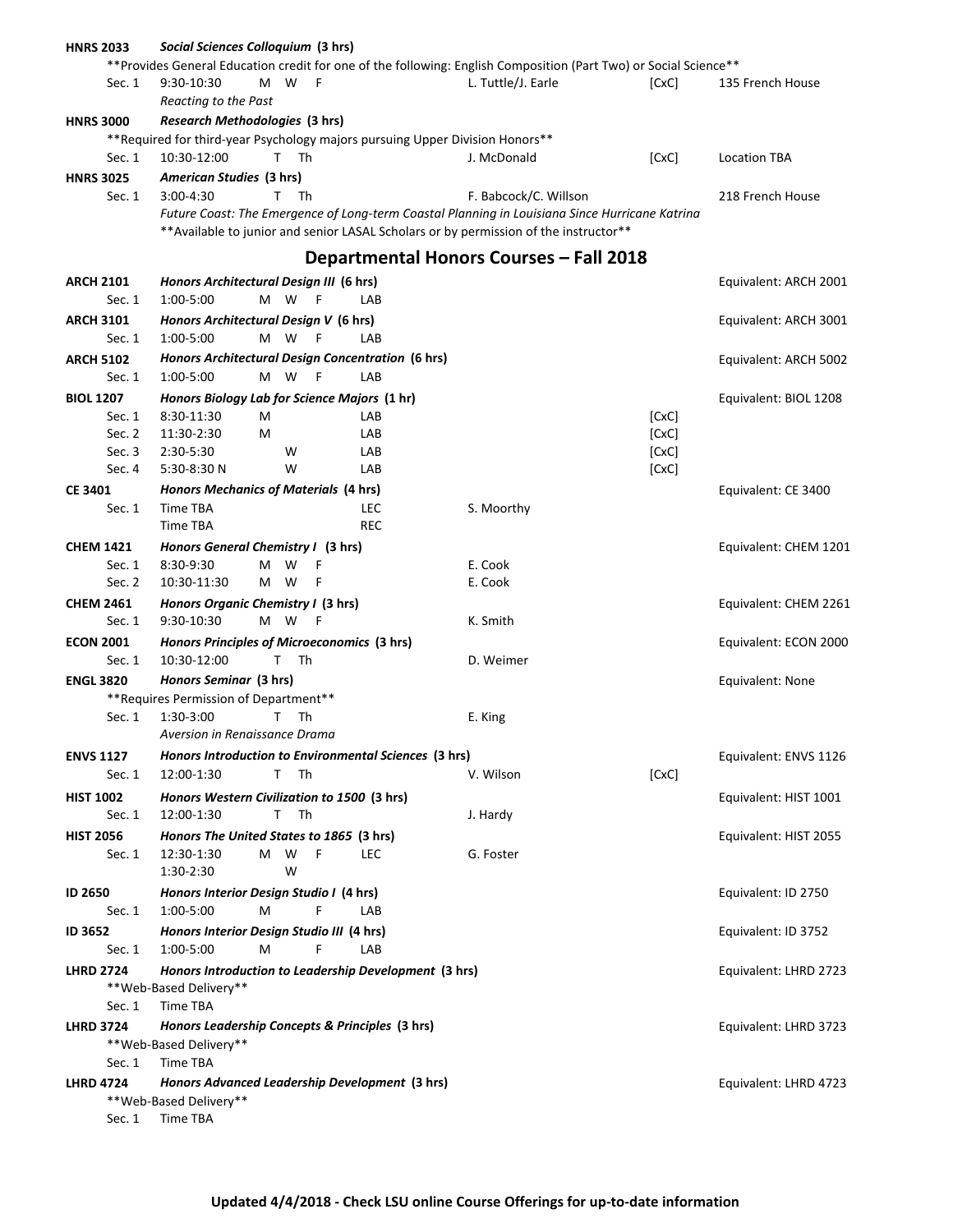| <b>MATH 1551</b> | Honors Analytic Geometry & Calculus I (5 hrs)                                                                                   |            |                                      |       | Equivalent: MATH 1550  |
|------------------|---------------------------------------------------------------------------------------------------------------------------------|------------|--------------------------------------|-------|------------------------|
|                  | **Requires ALEKS placement score of 75%; Details at www.math.lsu.edu/ugrad**                                                    |            |                                      |       |                        |
| Sec. 1           | 8:30-9:30<br><b>MTWTF</b>                                                                                                       |            |                                      |       |                        |
| Sec. 2           | 12:30-1:30<br><b>MTWTF</b>                                                                                                      |            |                                      |       |                        |
| Sec. 3           | 1:30-2:30<br><b>MTWTF</b>                                                                                                       |            |                                      |       |                        |
| Sec. 4           | 2:30-3:30<br><b>MTWTF</b>                                                                                                       |            |                                      |       |                        |
| <b>MATH 1553</b> | Honors Analytic Geometry & Calculus II (4 hrs)                                                                                  |            |                                      |       | Equivalent: MATH 1552  |
| Sec. $1$         | 12:30-1:30<br><b>MTWT</b>                                                                                                       |            |                                      |       |                        |
| <b>MATH 2058</b> | Honors Multidimensional Calculus (3 hrs)                                                                                        |            |                                      |       | Equivalent: MATH 2057  |
| Sec. 1           | 12:30-1:30<br>M W<br>- F                                                                                                        |            |                                      |       |                        |
|                  |                                                                                                                                 |            |                                      |       |                        |
| MC 2001          | Honors Introduction to Mass Media (3 hrs)                                                                                       |            |                                      |       | Equivalent: MC 2000    |
|                  | ** For Mass Communication Residential College students only**                                                                   |            |                                      |       |                        |
| Sec. 1           | 9:00-10:30<br>T.<br>Th                                                                                                          |            | R. Dill                              |       |                        |
| <b>MC 2011</b>   | Honors Media Writing (3 hrs)                                                                                                    |            |                                      |       | Equivalent: MC 2010    |
| Sec. 1           | 2:00-4:00<br>т                                                                                                                  | LEC        | R. Dill                              | [CxC] |                        |
|                  | 2:00-4:00<br>Th                                                                                                                 | LAB        |                                      |       |                        |
| MC 2016          | <b>Honors Visual Communication (3 hrs)</b>                                                                                      |            |                                      |       | Equivalent: MC 2015    |
| Sec. $1$         | $\mathsf{T}$<br>8:00-10:00                                                                                                      | <b>LEC</b> | A. Goodwin                           |       |                        |
|                  | 8:00-10:00<br>Th                                                                                                                | LAB        |                                      |       |                        |
| <b>MUS 2630</b>  | Honors Music Theory I (3 hrs)                                                                                                   |            |                                      |       | Equivalent: MUS 2620   |
| Sec. $1$         | 10:30-11:30<br>M W<br>- F                                                                                                       |            | R. Peck                              |       |                        |
| <b>MUS 3630</b>  | Honors Music Theory III (3 hrs)                                                                                                 |            |                                      |       | Equivalent: MUS 3620   |
| Sec. $1$         | 11:30-12:30<br>M W<br>- F                                                                                                       |            | I. Bazayev                           |       |                        |
| <b>OCS 1006</b>  | Honors Introduction to Oceanography (3 hrs)                                                                                     |            |                                      |       | Equivalent: OCS 1005   |
| Sec. $1$         | 10:30-12:00<br>Th<br>т                                                                                                          |            | N. Walker                            |       |                        |
| <b>PHIL 2034</b> | Honors Tutorial in Ancient and Medieval Philosophy (1 hr)                                                                       |            |                                      |       | Equivalent: PHIL 2033  |
|                  | ** Must be taken with PHIL 2033 (Sec. 1), which will be offered 10:30-12:00 T Th **                                             |            |                                      |       |                        |
| Sec. 1           | Time TBA                                                                                                                        |            | R. Parsons                           |       |                        |
|                  |                                                                                                                                 |            |                                      |       |                        |
| <b>POLI 1002</b> | Honors Fundamental Issues of Politics (3 hrs)<br>10:30-11:30<br>M W<br>- F                                                      |            | C. Eubanks                           |       | Equivalent: POLI 1001  |
| Sec. 1           |                                                                                                                                 |            |                                      |       |                        |
| <b>POLI 2052</b> | Honors American Government (3 hrs)                                                                                              |            |                                      |       | Equivalent: POLI 2051  |
| Sec. 1           | T.<br>Th<br>9:00-10:30                                                                                                          |            | R. Hogan                             |       |                        |
| <b>PSYC 2001</b> | Honors Introduction to Psychology (3 hrs)                                                                                       |            |                                      |       | Equivalent: PSYC 2000  |
| Sec. 1           | M W<br>$-F$<br>9:30-10:30                                                                                                       |            | E. Elliott                           | [CxC] |                        |
| <b>RNR 1071</b>  | Honors Introduction to Natural Resource Ecology and Management (4 hrs)                                                          |            |                                      |       | Equivalent: RNR 1010   |
| Sec. 1           | 10:30-11:30<br>м<br>W<br>F                                                                                                      | <b>LEC</b> | W. Kelso                             |       |                        |
|                  | 11:30-12:30<br>М                                                                                                                | <b>REC</b> |                                      |       |                        |
| <b>RNR 2070</b>  | Honors Ecology of Renewable Natural Resources (4 hrs)                                                                           |            |                                      |       | Equivalent: RNR 2101   |
| Sec. 1           | 8:30-9:30<br>W<br>F<br>м                                                                                                        | LEC        | P. Stouffer                          |       |                        |
|                  | 9:30-10:00<br>M<br>W                                                                                                            | <b>REC</b> |                                      |       |                        |
| <b>RNR 2071</b>  | Honors Introduction to Renewable Natural Resource Policy (4 hrs)                                                                |            |                                      |       | Equivalent: RNR 2039   |
| Sec. 1           | F<br>9:30-10:30<br>M W                                                                                                          | LEC        | L. Laborde                           |       |                        |
|                  | F<br>10:30-11:30                                                                                                                | <b>REC</b> |                                      |       |                        |
| <b>RNR 2072</b>  | Honors Principles of Wildlife Management (4 hrs)                                                                                |            |                                      |       | Equivalent: RNR 2031   |
| Sec. 1           | 8:30-9:30<br>M W<br>- F                                                                                                         | LEC        | K. Ringelman                         |       |                        |
|                  | W<br>1:30-2:30                                                                                                                  | <b>REC</b> |                                      |       |                        |
| <b>SOCL 2002</b> | Honors Introduction to Sociology (3 hrs)                                                                                        |            |                                      |       | Equivalent: SOCL 2001  |
| Sec. 1           | M W<br>1:30-2:30<br>– F                                                                                                         |            | R. O'Neil                            |       |                        |
| Sec. 2           | T.<br>Th<br>10:30-12:00                                                                                                         |            | W. Shrum                             |       |                        |
|                  |                                                                                                                                 |            |                                      |       |                        |
|                  |                                                                                                                                 |            | Honors College Courses - Summer 2018 |       |                        |
| <b>HNRS 1035</b> | Life Science Seminar (3 hrs)                                                                                                    |            |                                      |       |                        |
|                  | ** Provides General Education Natural Science credit; May not be taken for credit by College of Science majors**                |            |                                      |       |                        |
|                  | Sec. 1 Time TBA                                                                                                                 |            | V. Licata                            |       | London, United Kingdom |
|                  | Science in Society                                                                                                              |            |                                      |       |                        |
|                  | ** Section 1 taught as part of the LSU in London and Edinburgh summer program**                                                 |            |                                      |       |                        |
| <b>HNRS 2012</b> | The 19th Century (3 hrs)                                                                                                        |            |                                      |       |                        |
|                  | ** Provides General Education credit for one of the following: English Composition (Part Two), Humanities, or Social Sciences** |            |                                      |       |                        |
| Sec. 1           | Time TBA                                                                                                                        |            | D. Arms                              |       | Oxford, United Kingdom |
|                  | Victorian Ideas and Ideals                                                                                                      |            |                                      |       |                        |
|                  |                                                                                                                                 |            |                                      |       |                        |

\*\*Section 1 taught as part of the *Ogden in Oxford* summer program\*\*

## **Updated 4/4/2018 - Check LSU online Course Offerings for up-to-date information**